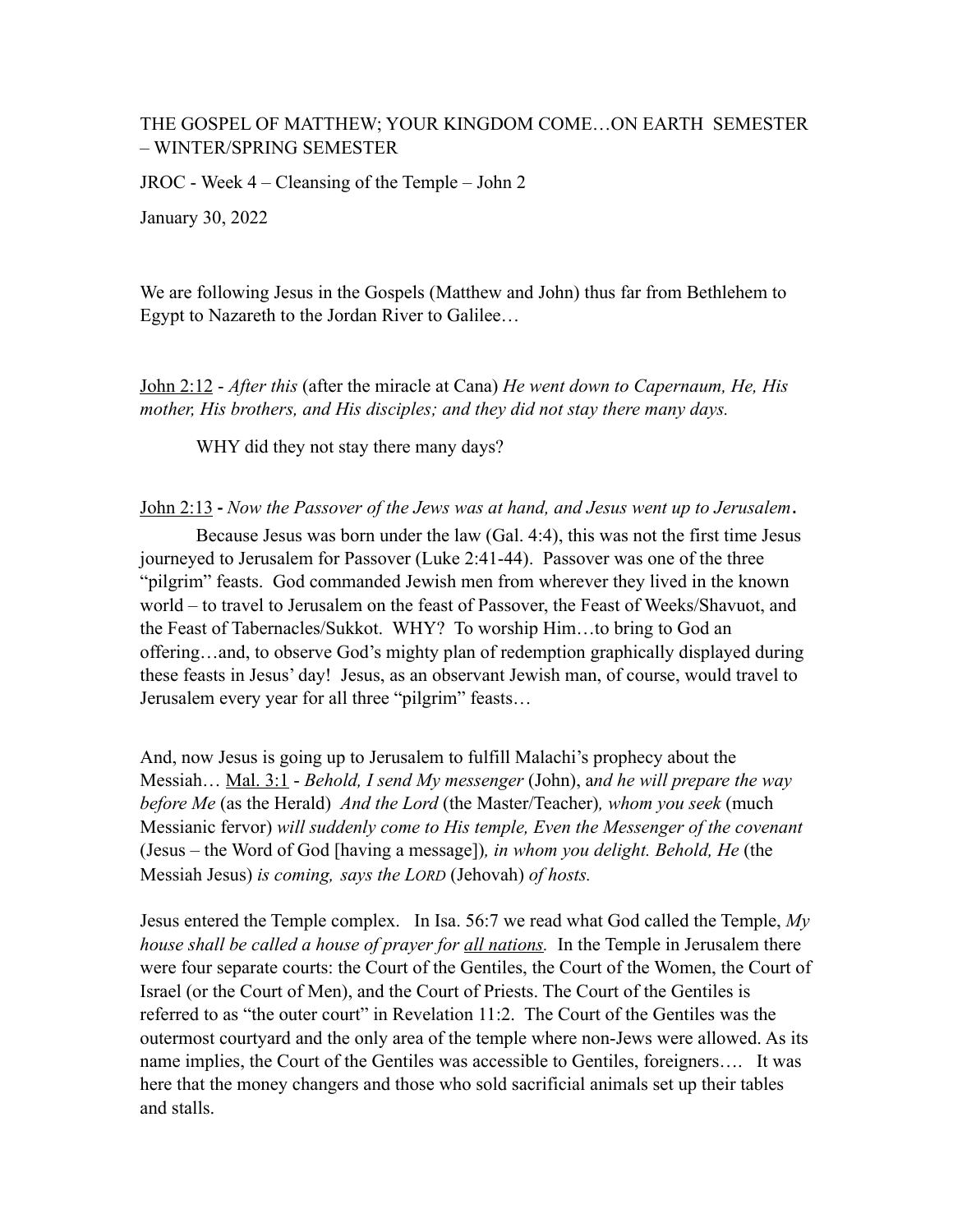In this area there was a low wall called the Soreg. It stood approx. 5' and it served as a boundary. Beyond this point, entry was permitted only to Jewish people who had not been defiled through exposure to a dead body. At the top of the Soreg, at intervals along the way, notices on stone tablets in Greek and Latin warned Gentiles not to proceed further. If Gentiles did go beyond the Soreg, they risked death. (Eph. 2:14-16 Jesus broke down the middle wall of separation!)

What Jesus saw in the Temple sickened Him…John 2:14 - *And He found in the temple those who sold oxen and sheep and doves, and the money changers doing business.*  Worship was not occurring **i**n the Court of the Gentiles. The Court of the Gentiles had been turned into the Bazaar of the Sons of Annas with the money changers. Annas was the former High Priest.

At Passover every Jewish male was required to pay a half-shekel tax (two days' wage) in the form of a special Temple coin. The moneychangers were set-up within the Temple courts to exchange the foreign coins into the appropriate coinage. There was an exorbitant price charged for this exchange of the foreign coins – sometimes almost as much as half of the value of the money being exchanged. Furthermore, a sacrifice offered had to be made with an animal without blemish. The children of Israel could purchase an animal within the Temple court. However, if they brought an animal of their own to the Temple, those animals had to be examined by the priests. If the animal was found to be blemished, the worshipper had to purchase an animal from the "Temple herd" at a tremendously inflated price.

God's intent was that the Temple serve as a house of prayer for all people. Why? God's plan of salvation was for all people. God had chosen the Jewish people to serve as witnesses of the one true God to the Gentiles (Isa. 43:10). The Court of the Gentiles in the Temple had become a den of robbers/thieves (Jer. 7:11). What kind of witness was this? And so Jesus…

John 2:15-16 - *…made a whip of cords, He drove them all out of the temple, with the sheep and the oxen, and poured out the changers' money and overturned the tables. 16 And He said to those who sold doves, 'Take these things away! Do not make My Father's house a house of merchandise!'* Soon there would be no need for sacrificing animal Passover lambs. Jesus came to die…Jesus would be the ultimate sacrifice for sin. But, Jesus hadn't died as yet. In this passage, at this time in Jesus' earthly ministry, I'm understanding that Jesus, Who is holy, exhibited righteous anger over the corrupt Temple practices.

Are we focused on the holiness of God? How are we worshipping God?

Do you think the ruling body over Israel, the Sanhedrin, might have noticed Jesus cleansing the Temple? The Great Sanhedrin was the supreme court of ancient Israel, made up of 70 men and the high priest. They were the ones to whom all questions of law

2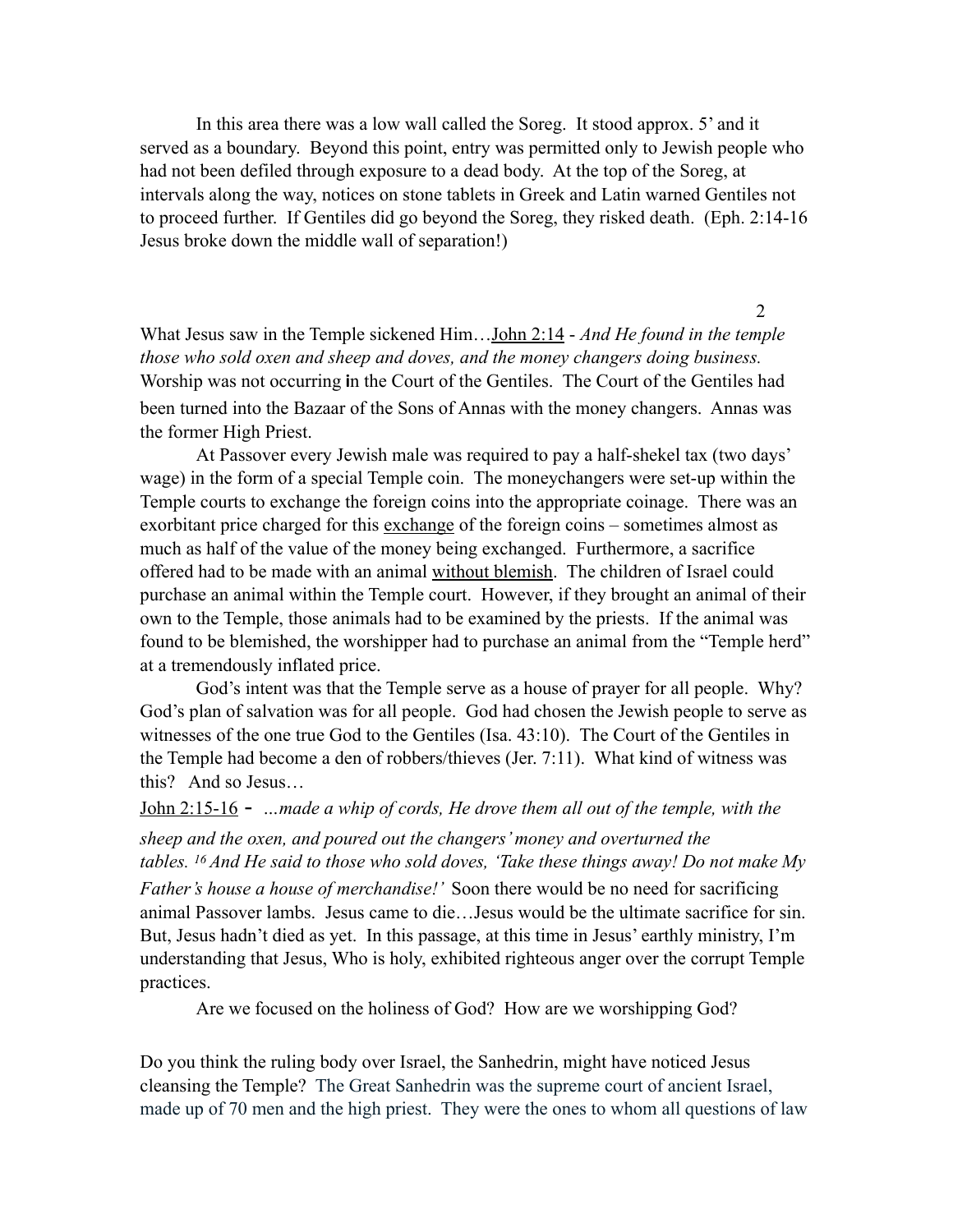were addressed. The Sanhedrin was comprised of members from both the Sadducees and the Pharisees.

Nicodemus was a Pharisee and a ruler of the Jews. As a ruler, Nicodemus was part of the Sanhedrin. The Sanhedrin was the ruling body in Israel.

The religious body investigated those who might be attracting a following…those who might be claiming to be the Messiah!

When John the Immerser began baptizing at the Jordan, the Pharisees and Sadducees appeared at the river to question John as to who he was…. (Matt. 3:7; John 1:19-27). And, following the cleansing of the Temple, Jesus was under the scrutiny of the religious leadership (John 2:18-25).

## THE GOSPEL OF MATTHEW; YOUR KINGDOM COME…ON EARTH SEMESTER – WINTER/SPRING SEMESTER

JROC - Week 5 – A Visit from Nicodemus – John 3

February 6, 2022

While Jesus was in Jerusalem for the Passover – having already drawn much attention, Nicodemus, a member of the Sanhedrin came to Jesus (John 3). Nicodemus came to Jesus at night under the cloak of darkness. It seems that Nicodemus did not come to Jesus in an official capacity. Nicodemus had personal questions about this One he called "Rabbi"! ("Rabbi" – was a title of great respect that the Jewish people used for their religious teachers who interpreted the law to them.)

OBSERVATIONS/QUESTIONS:

John 3:1-12 **-** *There was a man of the Pharisees named Nicodemus, a ruler of the Jews*

*<sup>2</sup>This man came to Jesus by night and said to Him, "Rabbi, we know that You are a teacher come from God; for no one can do these signs that You do unless God is with him." 3 Jesus answered and said to him, "Most assuredly, I say to you, unless one is born again, he cannot see the kingdom of God." 4 Nicodemus said to Him, "How can a man be born when he is old? Can he enter a second time into his mother's womb and be born?" 5 Jesus answered, "Most assuredly, I say to you, unless one is born of water*  (physical birth) *and the Spirit* (born of the Holy Spirit)*, he cannot enter the kingdom of God. 6 That which is born of the flesh is flesh, and that which is born of the Spirit is spirit. 7 Do not marvel that I said to you, 'You must be born again.' 8 The wind blows where it wishes, and you hear the sound of it, but cannot tell where it comes from and where it goes* (You don't know everything about the wind, Nicodemus, but you see its effects)*. So is everyone who is born of the Spirit" 9 Nicodemus answered and said to Him, "How can these things be?" 10 Jesus answered and said to him, "Are you the teacher of Israel, and do not know these things?* (Nicodemus – you don't know your own Scripture?? The New Covenant is noted in Dt. 30:6; Jer. 31:31-34; Eze. 36:25-27*)*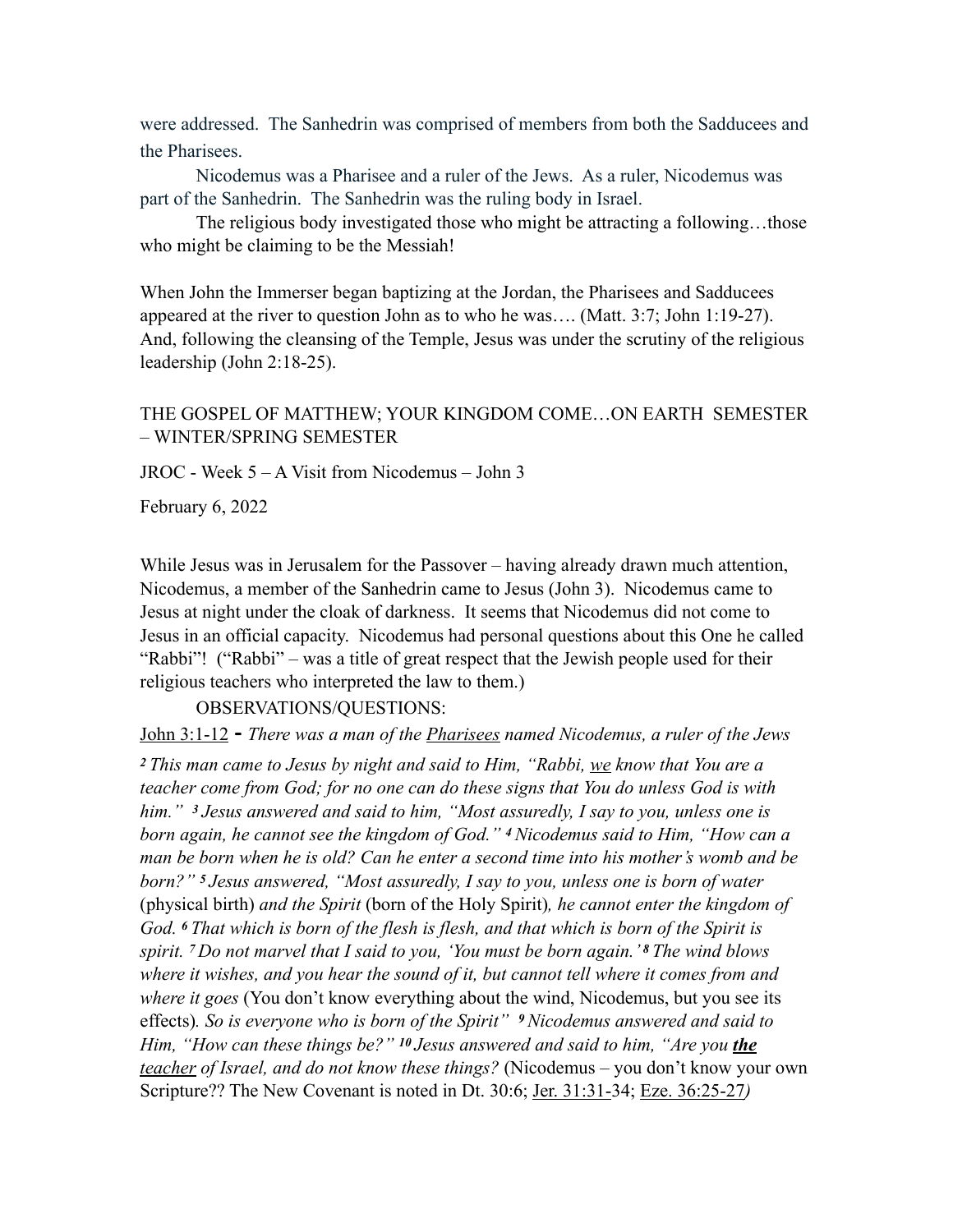*<sup>11</sup>Most assuredly, I say to you, We speak what We know and testify what We have seen, and you do not receive Our witness. 12 If I have told you earthly things and you do not believe, how will you believe if I tell you heavenly things?* 

As a Pharisee, Nicodemus was a Rabbi. Rabbinic Judaism believed that "All Israel has a share in the world to come." This quote is NOT from Scripture. It is from Rabbinic teaching. The afterlife is assured to those who are Jewish. Rabbinic Judaism also taught, "Abraham sits at the gates of Gehenna (hell) to save any Israelite consigned thereto."

Rabbis taught that those who were born Jewish qualified for entrance into the Kingdom!

How did Jesus respond to Nicodemus? John 3:3 - *Most assuredly, I say to you, unless one is born again, he cannot see the kingdom of God.* 

Observations:

Questions:

How did Nicodemus respond?

2

John 3:4 - *How can a man be born when he is old? Can he enter a second time into his mother's womb and be born?*

Observations:

Questions:

What was confusing to Nicodemus was how it was possible for a man to be born again when he had reached the age of a senior citizen. Nicodemus seemed to understand something about being born again. He understood phases of physical rebirth during the cycle of life. He was confused; how was being born again possible, as Nicodemus understood it, when he, Nicodemus, was old.

In Rabbinic Judaism there were six different ways of being born again.

- When a Jewish boy became of age
- When a man married
- When a man became a Rabbi
- When a man became the head of a Rabbinical school.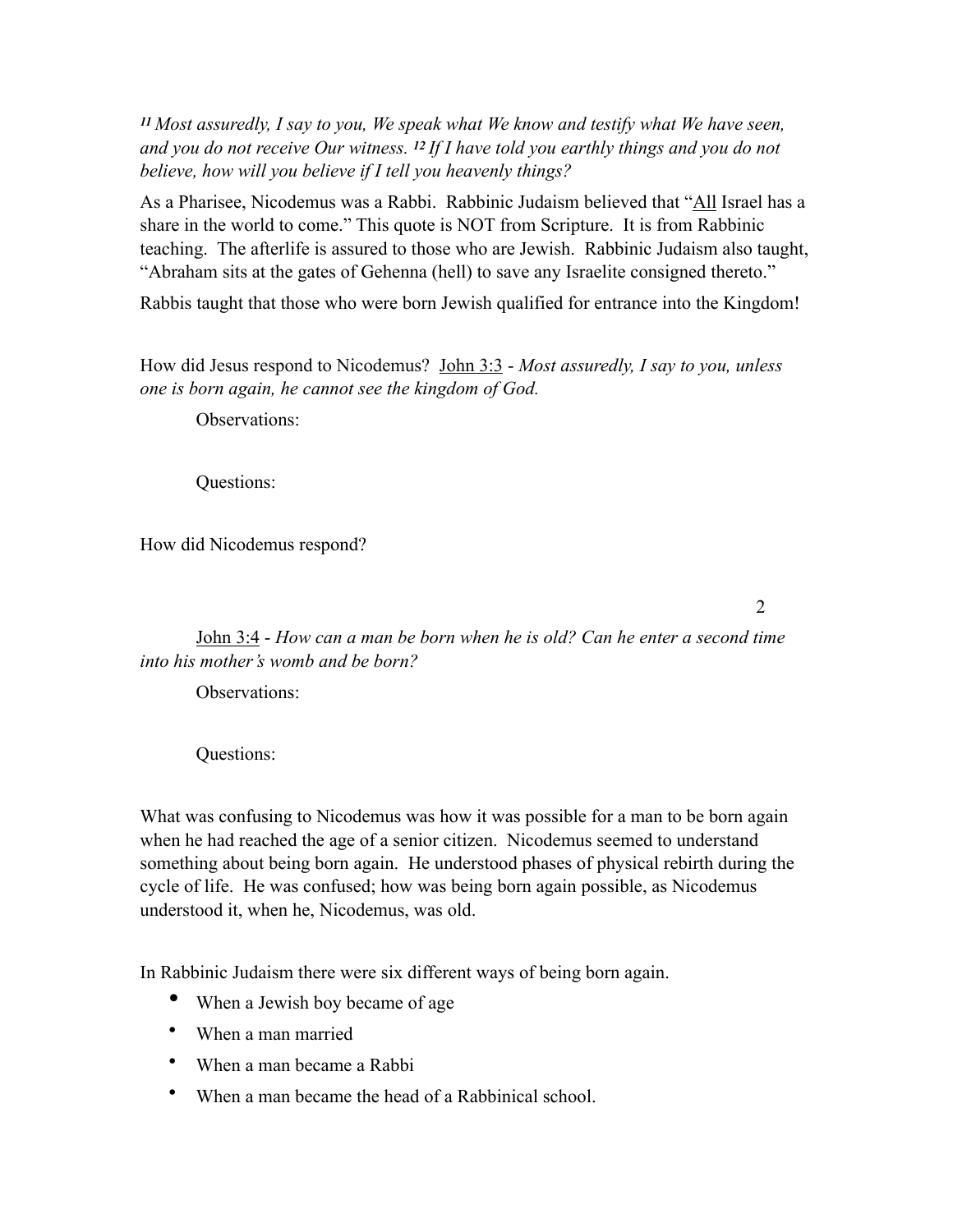According to Rabbinical Judaism, in Nicodemus' status, he was born again according to his human achievements. Jesus told Nicodemus that being born physically as a Jewish person was NOT going to give him entrance into the Kingdom of God. One must be born physically (by water) and spiritually (by the Spirit).

### Jesus then told Nicodemus…

John 3:13-15 - *No one has ascended to heaven but He who came down from heaven, that is, the Son of Man who is in heaven. 14 And as Moses lifted up the serpent in the wilderness, even so must the Son of Man be lifted up, 15 that whoever believes in Him should not perish but have eternal life.* Being born from above, by the Holy Spirit of God originates from God!

 Moses' serpent in Numbers 21 was made of bronze which represents the fire of judgment. A bronze serpent speaks of SIN JUDGED. In the same way, Jesus, Who knew no sin became sin for us on the cross (II Cor. 5:21). Jesus took upon Himself our poison/ sin. A bronze serpent is a picture of sin judged and dealt with. This is a foreshadowing Nicodemus should've known.

Num. 21:4-9 – the people were delivered/saved by looking to the bronze serpent – the serpent judged – the sin judged. Might the people have thought that was foolish?

Isa. 45:22 - *Look to Me, and be saved, all you ends of the earth!* 

We have the tendency to do a hundred things to earn our salvation. We need to earn our salvation??? Doesn't that smack of pride? God tells us to only trust in Him – to look upon Him and His love for us in dying for us.

John 3:14-15 – *even so must the Son of Man be lifted up <sup>15</sup>that whoever believes in* (trusts in; surrenders to) *Him should not perish but have eternal life.* 

#### 3

John 3:16-18 - *For God so loved the world that He gave* (God PROVIDED the way to Him!) *His only begotten Son, that whoever believes in Him should not perish but have everlasting life* (everyone will live forever – into eternity. The person who has placed their trust in Jesus alone and received forgiveness of sin will live eternally with GOD. People who don't receive forgiveness through Jesus' sacrifice on the cross will live eternally – APART from God!!! APART from God's grace and mercy) *17 For God did not send His Son into the world to condemn the world* (man is already condemned because of sin! We're born sinners)*, but that the world through Him might be saved. 18 "He who*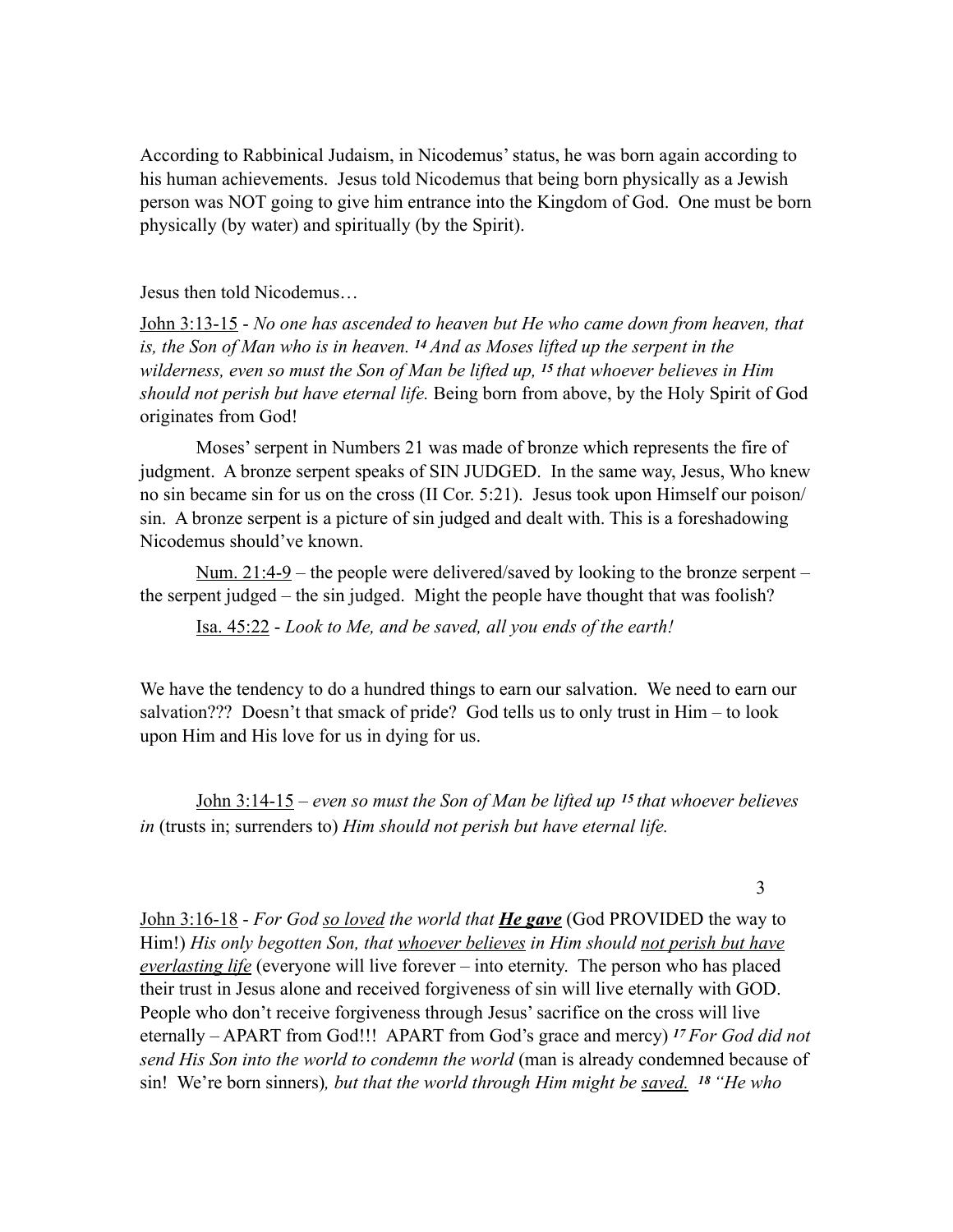*believes in Him is not condemned; but he who does not believe is condemned already, because he has not believed in the name of the only begotten Son of God.* 

The offer has inherent consequences for those who refuse to believe!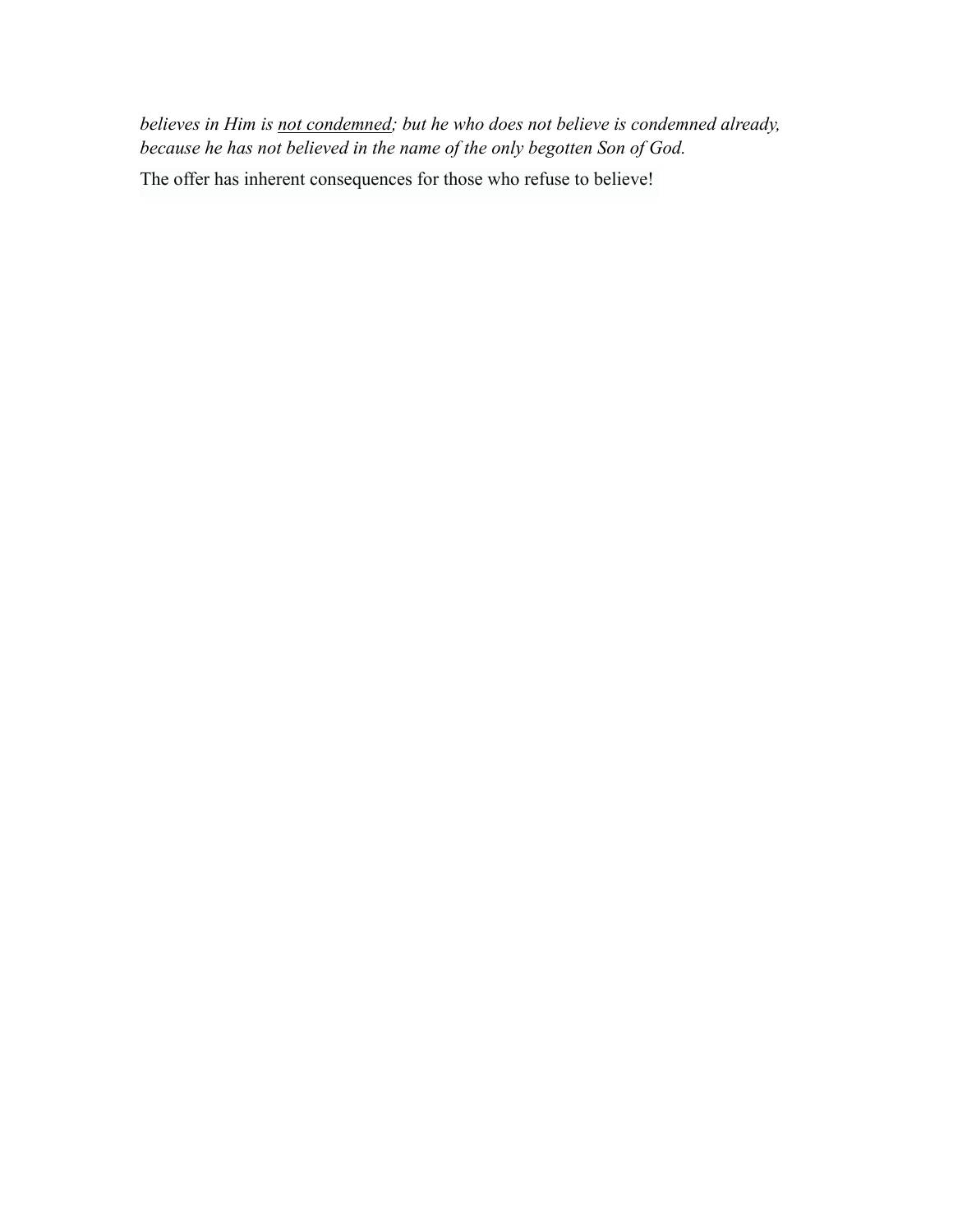John 3:19 - *After these things* (after Jesus' time with Nicodemus) *Jesus and His disciples came into the land of Judea* (into the rural area of Judea near the Jordan)*, and there He remained with them* (His disciples) *and baptized.* Jesus' disciples baptized; Jesus did not (John 4:2).

John 3:25-26 – John continued to baptize. However, a bit of a rift began to develop. *Then there arose a dispute between some of John's disciples and the Jews about purification. 26 And they came to John and said to him, "Rabbi, He* (Jesus) *who was with you beyond the Jordan, to whom you have testified—behold, He is baptizing, and all are coming to Him* (to Jesus)*!"* Jesus attracted a following!

John 3:27-30 - Regarding Jesus, John told his own disciples, *A man can receive nothing unless it has been given to him from heaven. 28 You yourselves bear me witness, that I said, 'I am not the Christ,' but, 'I have been sent before Him.' 29 He who has the bride*  (those who are redeemed [Jer. 16; Jer. 33]) *is the bridegroom; but the friend of the bridegroom* (John)*, who stands and hears him, rejoices greatly because of the bridegroom's voice. Therefore this joy of mine is fulfilled. 30 He must increase, but I must decrease.* 

John 4:1-2 – *Therefore, when the Lord knew that the Pharisees had heard that Jesus made and baptized more disciples than John 2 (though Jesus Himself did not baptize, but His disciples).* 

This was not yet the time for Jesus to come head-to-head with the religious leadership in Jerusalem.WHY? It wasn't yet time for Him to go to the cross!!

### John 4:3 - *He left Judea and departed again to Galilee.*

Was Jesus going into hiding? NO! And, Jesus was not going to remain incognito in Galilee. The question we need to ask is, "WHY did Jesus go to Galilee?"

6

John 4:4 - *But He needed to go through Samaria.* WHY? The Jews had no dealings with the Samaritans. WHY?

The Samaritans were half-Jew/half-Gentile and were despised by the Jews. The Samaritan race came about when the ten tribes were carried away into captivity to Assyria. The King of Assyria sent his own people to inhabit Samaria (2 Kings 17:24; Ezra 4:2-11). These foreigners intermarried with the Israelite population that was still in and around Samaria. The Samaritans embraced a religion that was a mixture of Judaism and idolatry (II Kings 17:26-28).

Why did Jesus need to go through Samaria NOW? A divine appointment.